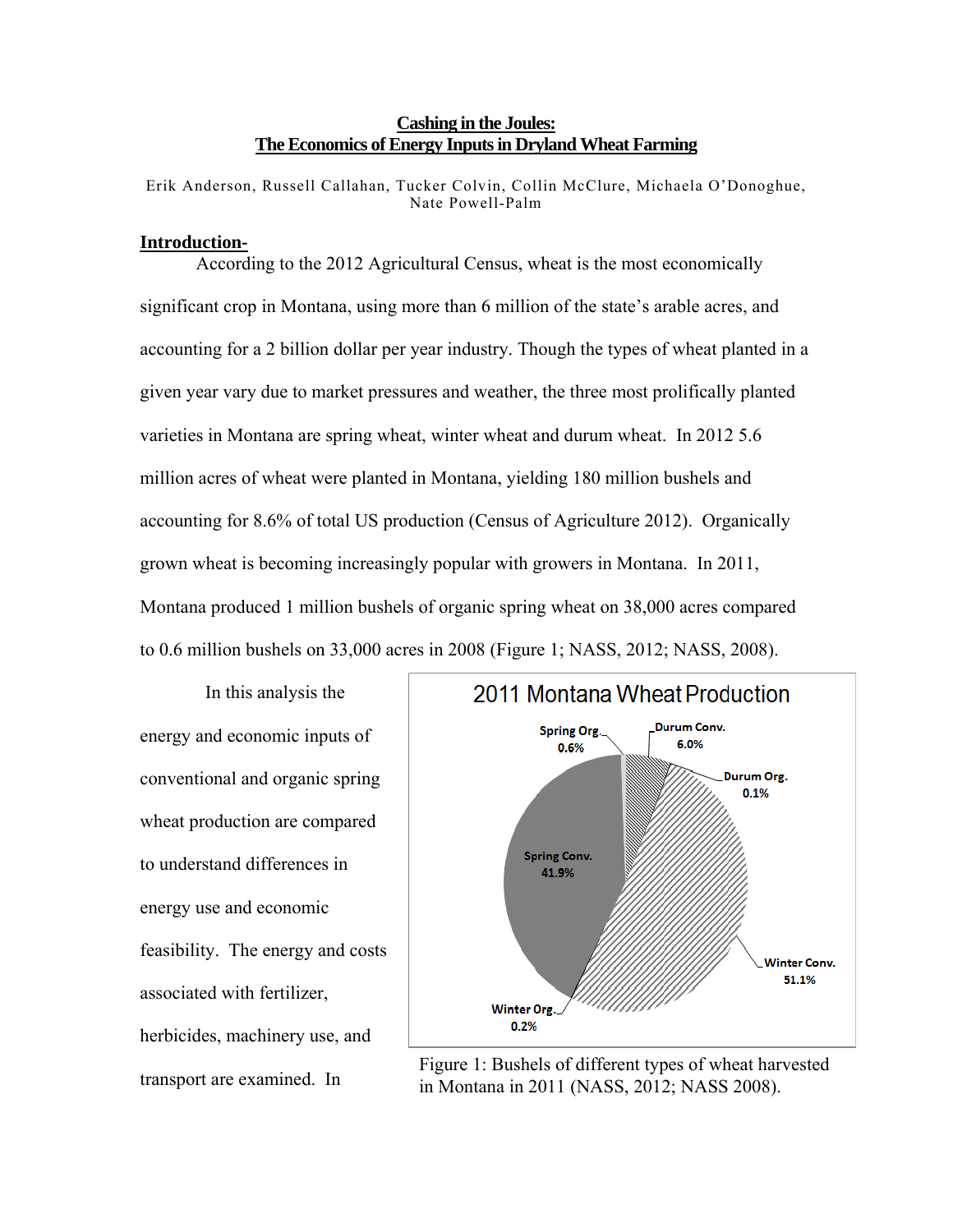conventional systems, synthetically produced fertilizers and pesticides are used to provide nutrients to plants and mitigate pests. In organic systems cover crops and tillage are used in place of synthetically produced materials. Conventional wheat production is highly energy intensive due to the extensive use of fossil fuels. (Meisterling et al. 2009). In organic system there are additional machinery inputs required for tillage and extra seeding. After the wheat is harvested it is transported to a mill and then a processing plant; these energy requirements are equal across systems. Although inputs in conventional systems are higher, the premium price commanded by organic wheat appears to make organic wheat production more profitable.

#### **Methods-**

 In this analysis statewide averages for yield, background soil nutrient levels, and herbicide application rates were used. An average yield of 31 bushels/acre for conventional systems and 28 bushels/acre for organic was assumed, with a bushel being equivalent to 60 pounds (NASS 2011). Both systems were assumed to be dryland (no irrigation used); with tillage employed in the organic system and not in the conventional. Additionally, a 2 year fallow rotation was assumed. In this rotation a crop is grown every other year. In off years, the conventional system's land is left in fallow and the organic system's land is used to grow a cover crop. These assumptions were used throughout this analysis for calculations, but it must be noted that these values are variable depending on location and antecedent conditions.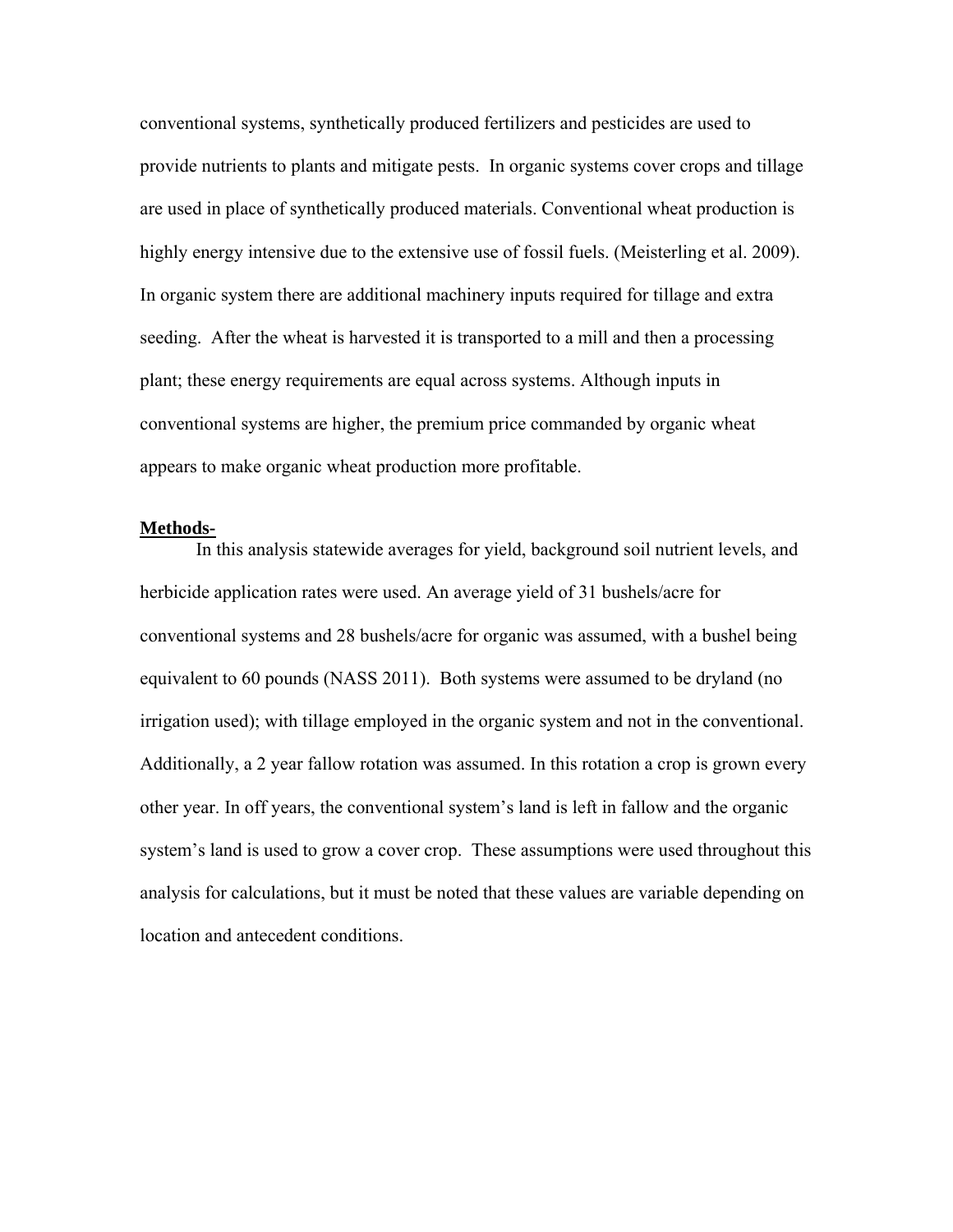Fertilizer-

Background soil nutrient levels were assumed for the site and are listed in Table 1. Application rates for the conventional system were determined from Montana State University Agricultural Extensions (Dinkins and Jones, 2013): 99 lbs of available N per

**Table 1.** Assumed background soil nutrient levels and fertilizer application rates for the conventional system. Data from Dinkins and Jones, 2013.

| Nutrient              | Assumed Soil Background Levels | <b>Application Rate</b> |
|-----------------------|--------------------------------|-------------------------|
| Nitrogen              | 73 lbs/acre as N               | 17 lbs/acre as N        |
| Phosphorus $(P_2O_5)$ | 15 ppm as $P_2O_5$             | 20 lbs/acre as $P_2O_5$ |
| Potassium $(K_2O)$    | 192 ppm as $K_2O$              | 40 lbs/acre as $K_2O$   |

acre needed for the crop (Jacobsen et al. 2003). The energy coefficients are listed in

Table 2 for production, transportation, and application of fertilizers as well as a range of

possible coefficients and production processes.

| <b>Table 2</b> Range in energy coefficients used in fertilizer production as well as the |  |
|------------------------------------------------------------------------------------------|--|
| coefficients chosen for this study.                                                      |  |

| Nutrient   | Range in Production<br>Coefficients (MJ/lb)<br>* | Production coefficient<br>(MJ/lb) used in this study<br>$***$ | Fertilizer production<br>process |
|------------|--------------------------------------------------|---------------------------------------------------------------|----------------------------------|
| Nitrogen   | $19.45 - 27.32$                                  | $25.7$ MJ/lb - N                                              | Anthropogenic N<br>fixation      |
| Phosphorus | $0.96 - 5.96$                                    | 4.3 MJ/lb - $P_2O_5$                                          | Mining, ore<br>extraction        |
| Potassium  | $2.09 - 5.61$                                    | $3.18$ MJ/lb - K <sub>2</sub> O                               | Mining, ore<br>extraction        |

\*Piringer 2006

\*\*Burgess et al. 2012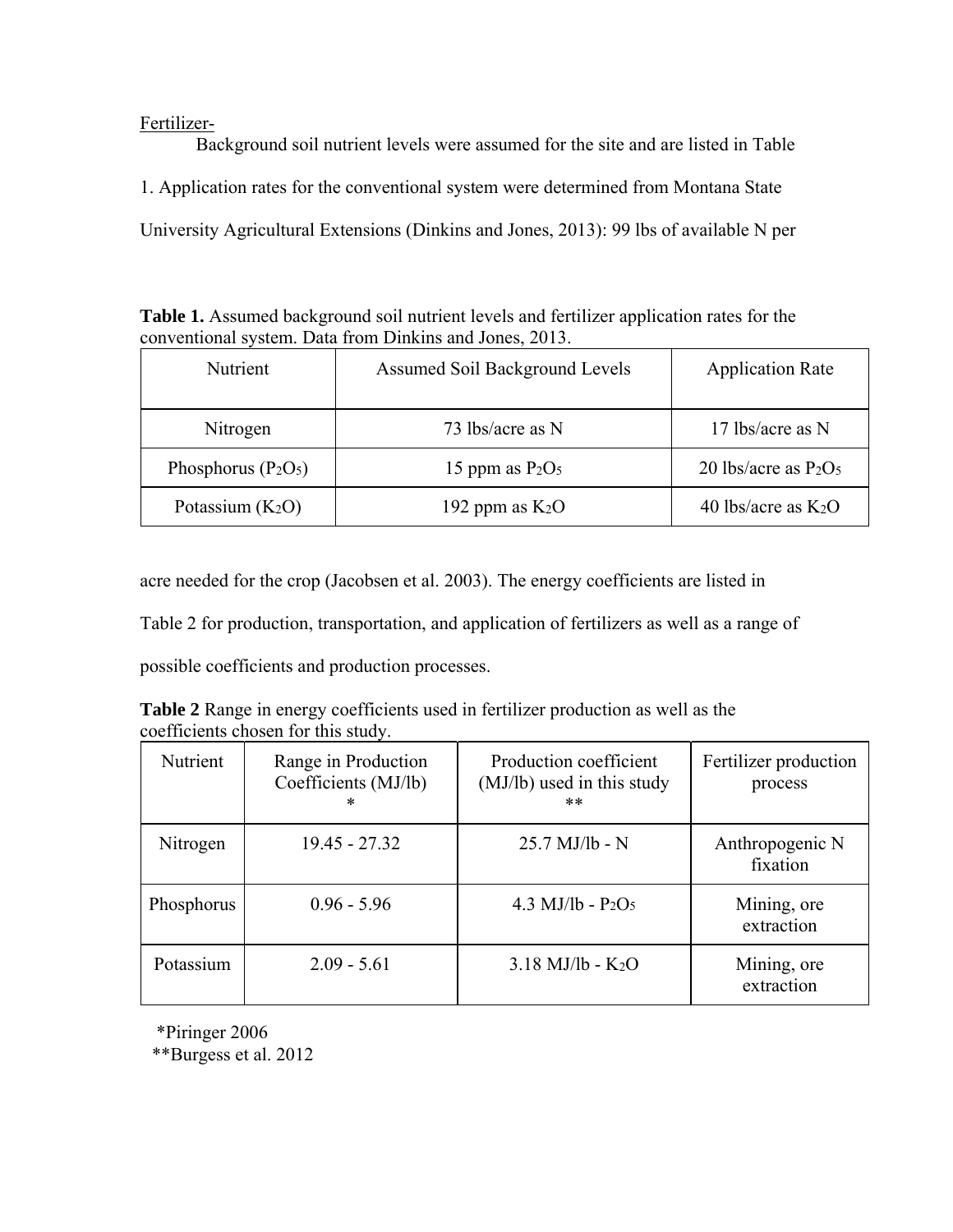In this system a nitrogen fixing pea crop is used to provide additional nitrogen for the wheat crop the subsequent year it was assumed the pea crop fixed 95 lbs N/acre, which on top of the background soil N levels in Table 1, accounts for the nitrogen demand of the wheat crop the following year (McCauley 2011). There were no phosphorus or potassium inputs in this organic system.

#### Herbicides-

It was assumed that herbicides were the primary weed control mechanism employed in conventional production systems. Glyphosate is the most commonly used herbicide in Montana (Henderson et al. 2010). The energy inputs necessary to produce glyphosate were used to calculate the energy expenditures as part of the conventional production system. The energy required to produce glyphosate, the active ingredient in Roundup, is 162 MJ/lb, an application rate of 3.5 lbs/acre was assumed (Meisterling et al. 2009; NC State 2014). The organic system utilizes an air seeder and tiller as part of a pest management strategy, and energy coefficients for these are covered in the Fuel and Machinery section.

#### Machinery-

During harvest both systems used the same machinery and required the same amount of fuel and tractor hours. The 'Overhead' values include machinery operations such as transport, storage, maintenance, operation, lubricant etc. Energy values for each implement were derived from Burgess et al. (2012), Meisterling et al. (2009), and Zentner et al. (1984).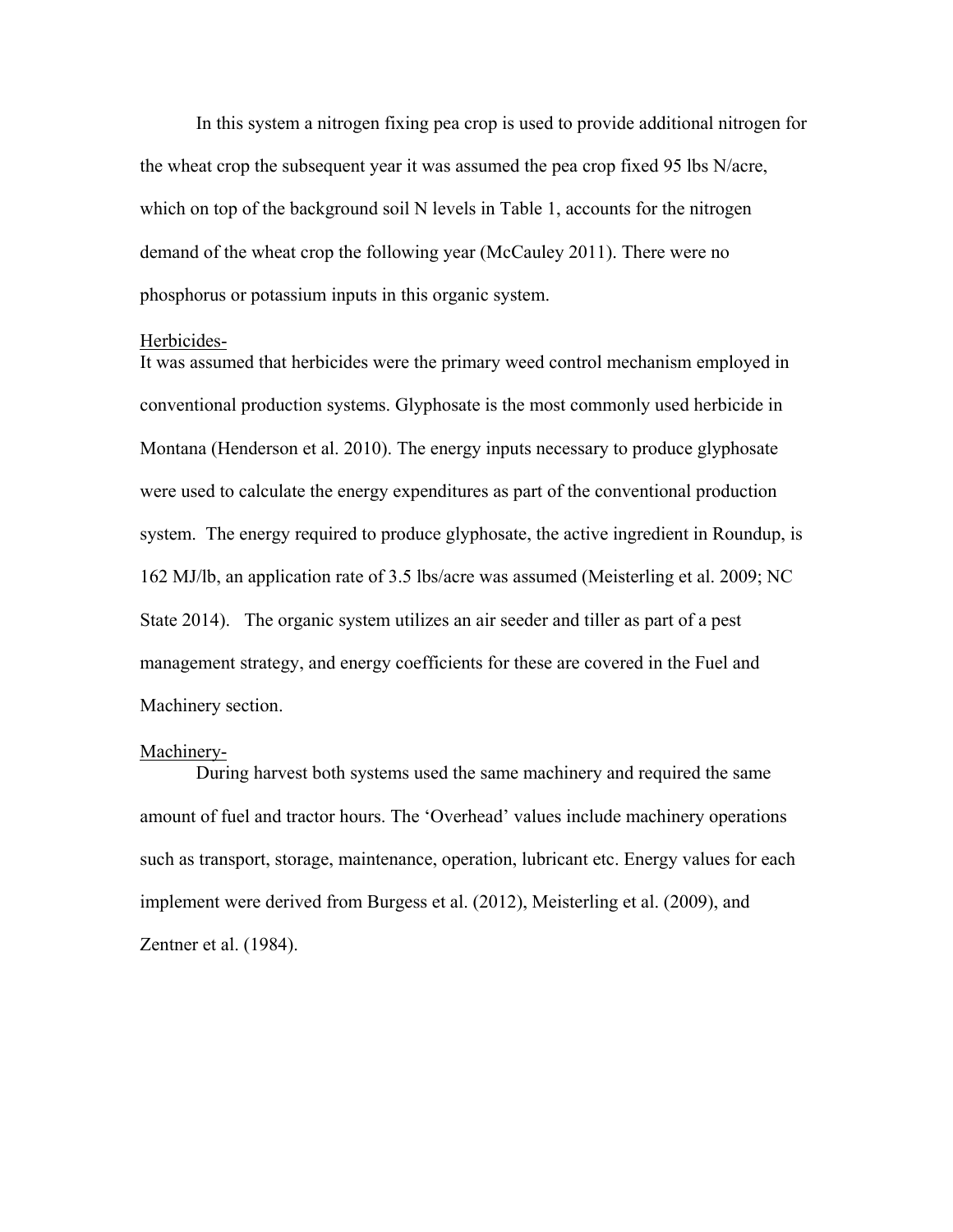#### Transport-

After harvest the wheat is transported to a mill and then to processing where it is made into food products. It was assumed that the grain was shipped, on average, 150 miles (240 km) from the farm to the mill where the wheat is processed and turned into flour. The ground flour was then assumed to travel 1600 miles (2600 km) to a bakery or processing plant. These distances were adapted from a similar set of values set forth in Meisterling et al. (2009). In this study the average distance from Bozeman, MT to the two most populous areas in the United States (Los Angeles and New York City) were used to calculate the distance from elevator to processing plant. (Meisterling et al. 2009). Calculations for energy use were completed with coefficients for train and tractor-trailer transport. The coefficient used for train transport is 0.28 MJ/ton/km and 2.1 MJ/ton/km for truck transport (Vanek and Morlock 2000). The transportation coefficient of the wheat from the farm to the mill was determined by averaging tractor-trailer and train transport coefficients. Transport coefficients from the mill to the processing location were determined using the train transport coefficient.

#### Economics-

To illustrate the differences between the economic profitability of both conventional and organic wheat systems, several parameters were assumed. Specifically, when analyzing the weed control cost of both systems, the price of the herbicide in conventional systems combined with the application costs was used to calculate the total expense. For this same weed control factor, two disc passes were assumed per year. The estimated cost of this tillage work was derived from North Dakota State Custom Farming Survey, which details subcontractor rates (Table 4); specifically, an hourly cost that includes everything from machinery to fuel to the operator's time. The conventional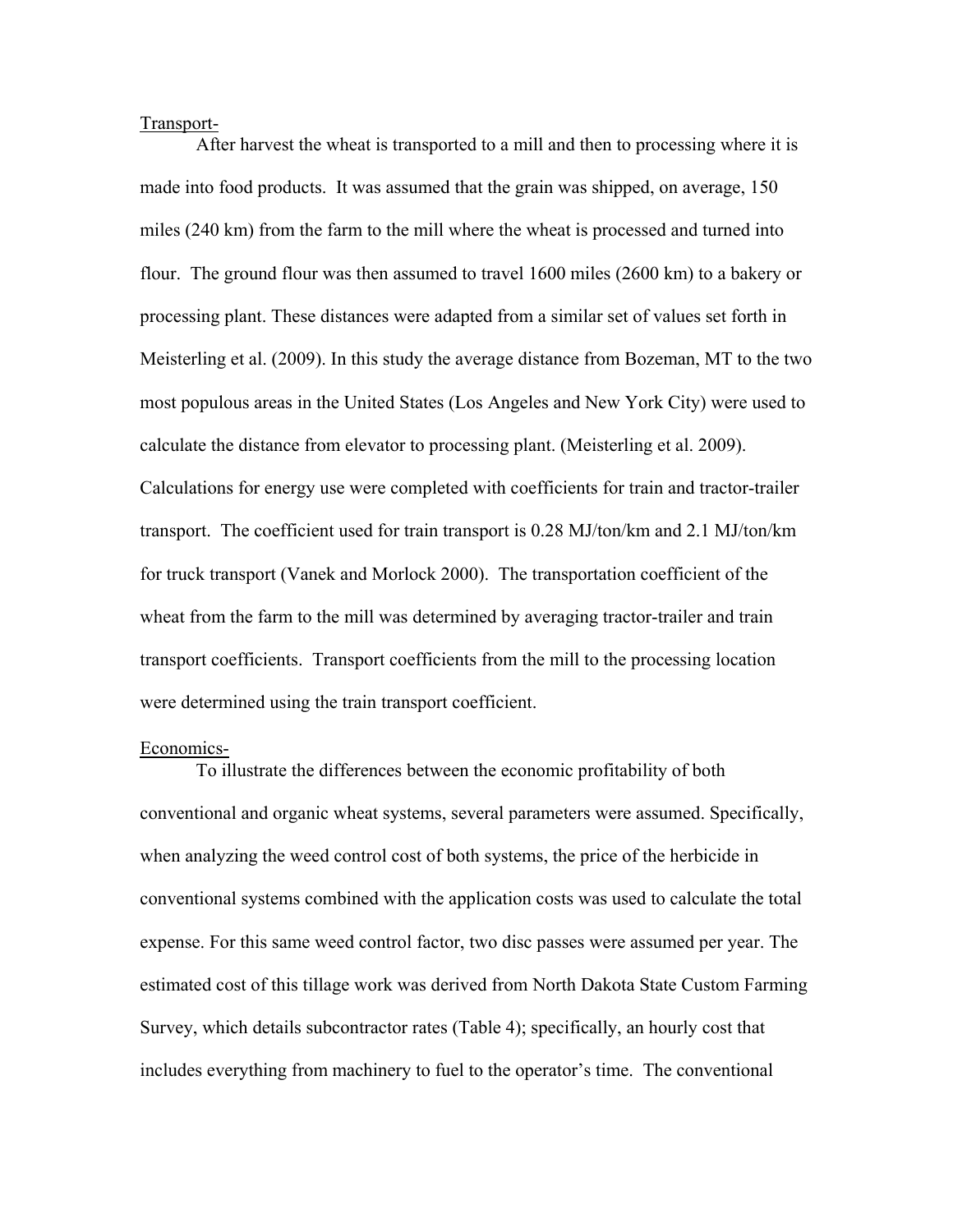system fertilizer cost was estimated using prices and rates recommended by Rocky Mountain Supply in Belgrade, MT for standard NPK formulas that would be delivered from the manufacturer to the farm. The organic farm's fertility is derived from crop rotation and leguminous cover crops. To estimate the cost of this type of fertility, the estimated costs of planting, cover crop seed, and the necessary tillage were combined. The seed cost for both systems varied slightly with the organic seed total cost exceeding that of the conventional system due to the higher seeding rate.

### **Results-**

machinery accounted for

When comparing the conventional and organic systems, neither system stood out as more energy intensive. With this in consideration, our results indicate that conventional wheat production is slightly more energy intensive (116.0 MJ) than organic production (110.6 MJ) (Figure 2). For spring wheat systems, energy per bushel produced is approximately 375MJ (National Nutrient Database for Standard Reference

energy intense (Figure 2; Table 140 120 3). The production of 100 synthetically derived fertilizers ■ Total Herbicides VU / Bushel 80 ■ Total Fertilizer and herbicides accounted for 60 **& Total Transport** <sup>®</sup> Total Fuel/Machinery 26% and 16% of total 40 20 conventional energy use,  $\Omega$ respectively. Due to differing Organic Conventional inputs in organic systems,

That being said, certain aspects of production in the organic system are relatively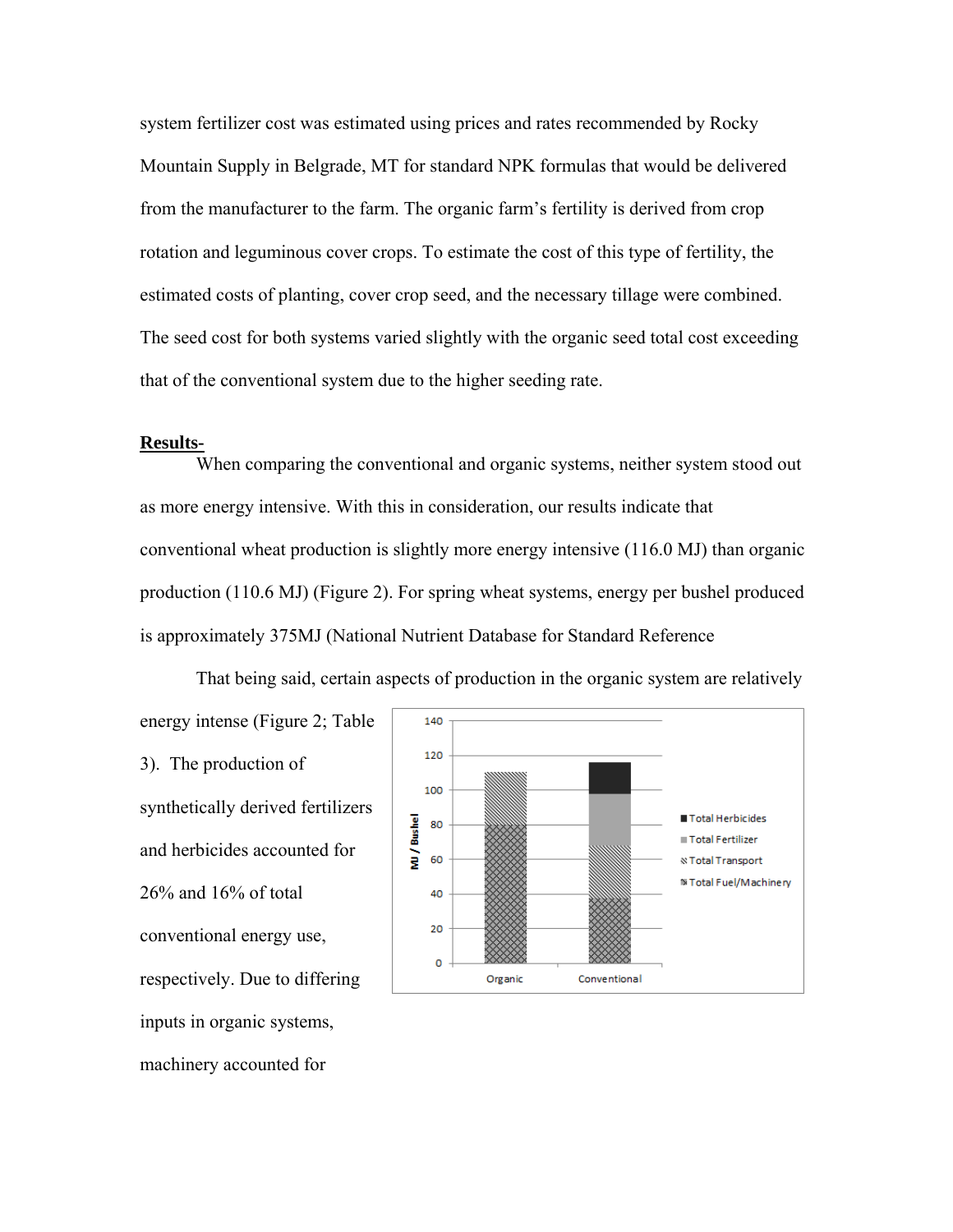73% of total energy, while it only accounted for 32% in the conventional system.

|                              | Inputs MJ/bushel |                |
|------------------------------|------------------|----------------|
|                              | Organic          | Conventional   |
| N Fertilizer                 | 0                | 21.5           |
| P Fertilizer                 | 0                | 4.2            |
| <b>K</b> Fertilizer          | 0                | 4.1            |
| <b>Total Fertilizer</b>      | $\mathbf 0$      | 29.8           |
| Glyphosate                   | $\overline{0}$   | 18.3           |
| <b>Total Herbicides</b>      | 0                | 18.3           |
| <b>Tiller</b>                | 26.9             | 0              |
| <b>Air Seeder</b>            | 29.2             | 13.2           |
| Harvester                    | 12.5             | 11.3           |
| Overhead                     | 11.6             | 11             |
| Sprayer                      | 0                | $\overline{c}$ |
| <b>Total Fuel/Machinery</b>  | 80.2             | 37.5           |
| Transportation (to<br>mill)  | 8.6              | 8.6            |
| Transportation (to<br>plant) | 21.8             | 21.8           |
| <b>Total Transport</b>       | 30.4             | 30.4           |
| <b>System Total</b>          | 110.6            | 116            |

**Table 3**: Energy inputs in MJ/bushel for sections covered in results.

Transportation inputs were the same across systems (30.4 MJ/bushel) and accounted for 27% of organic energy inputs and 26% of conventional inputs.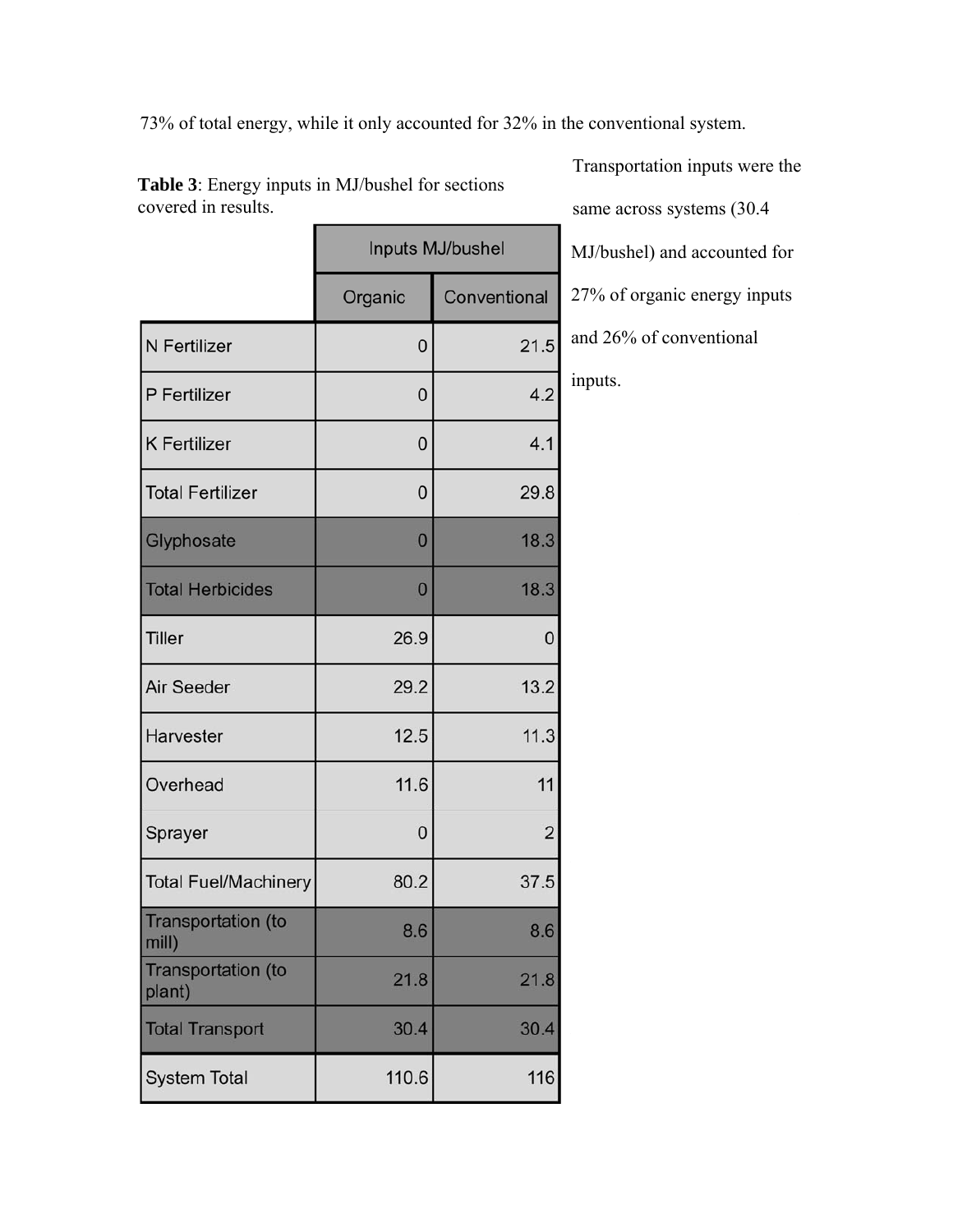required to produce wheat are less in organic systems. The second standpoint is value.

**Table 4:** Economics Calculations: Please see references: Seeds (WestBred 2014), Weed and Fertilizer (Agronomy in Montana 2014), Planting and Harvesting (Aakre 2013)

(Aller 2014). While

to realize greater per

| <b>Profit Comparison</b> |                                                    |                            |                                                                       |  |  |  |
|--------------------------|----------------------------------------------------|----------------------------|-----------------------------------------------------------------------|--|--|--|
| Organic Inputs           |                                                    | <b>Conventional Inputs</b> |                                                                       |  |  |  |
| <b>Seeds</b>             | \$40/ac (untreated)                                | Seeds                      | \$26/ac (treated)                                                     |  |  |  |
| <b>Weed Control</b>      | \$40 (plowing)                                     | <b>Weed Control</b>        | \$10.6 (Herbicide)                                                    |  |  |  |
| Fertilizer               | \$45 (green manure)                                | Fertilizer                 | \$48.1 (Synthetic)                                                    |  |  |  |
| Planting                 | \$30 (Air Seeder)                                  | Planting                   | \$30 (Air Seeder)                                                     |  |  |  |
| Harvest                  | \$40 (custom combine)                              | Harvest                    | \$40 (custom combine)                                                 |  |  |  |
| <b>Total Cost/ac</b>     | \$195                                              | <b>Total Cost/ac</b>       | \$154.7                                                               |  |  |  |
| Profit/ac                | 28 bu*\$18 = \$504 --><br>$$504-S195=$<br>\$309/ac | Profit/ac                  | $31 \text{ bu}^*$ \$6.5 = \$201.5<br>$$201.5 - $154.7 =$<br>\$46.8/ac |  |  |  |

acre profit in the organic production system due to the similar yields per acre and

### **Discussion**

The high-energy cost of nitrogen fertilizer production is due to the energy intensive process where nitrogen gas  $(N_2)$  is converted to ammonia  $(NH_3)$ . Methane is intensively used in this process to produce energy and provide hydrogen (Equation 1) for the Haber-Bosch process (Equation 2).

# **Equation 1**

$$
4CH_4 + O_2 + 2H_2O \rightarrow 10H_2 + 4CO
$$

# **Equation 2**

 $N_2 + 3H_2 \rightarrow 2NH_3$   $\Delta H = -92.4 \text{kJ/mol}$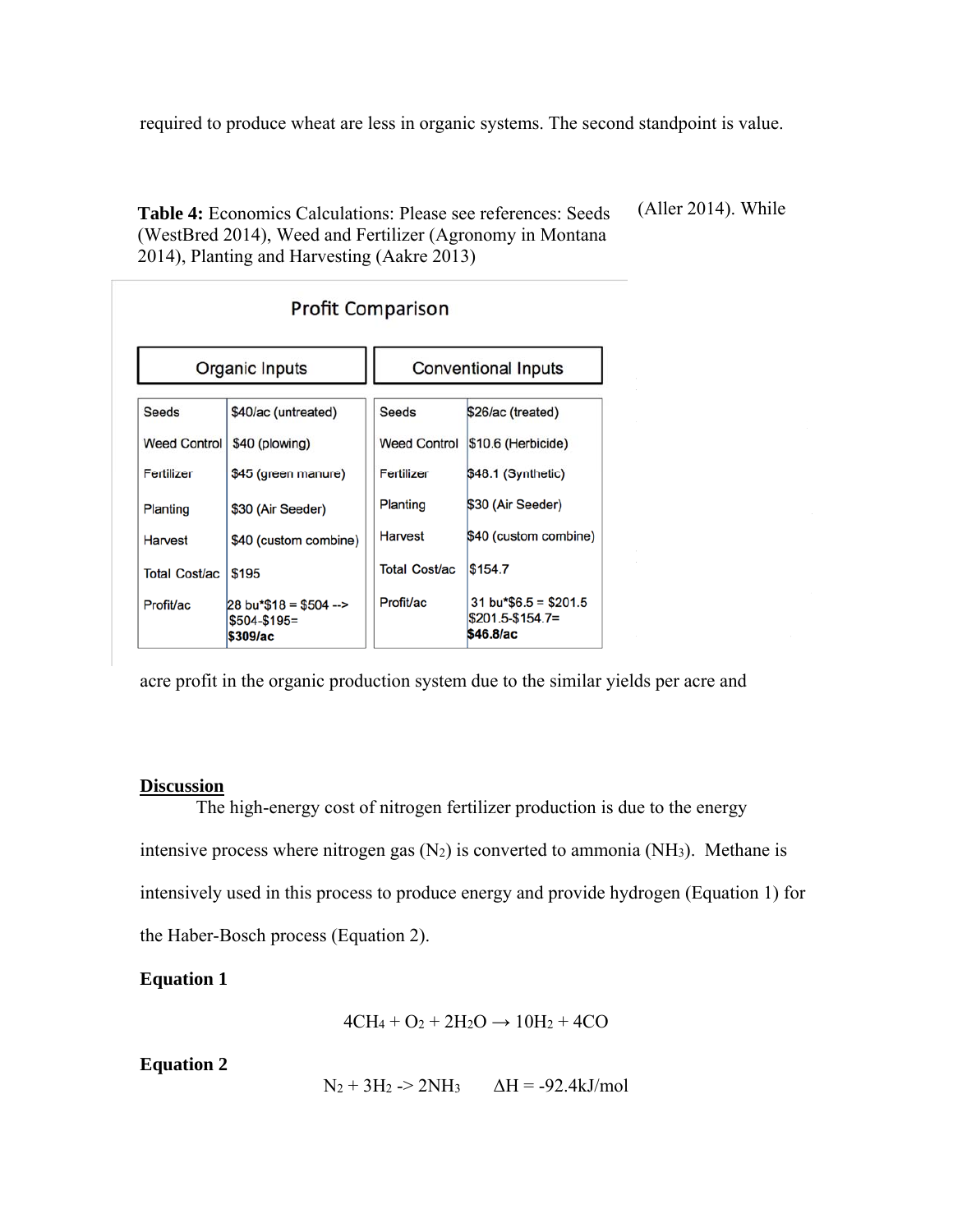The variation in nitrogen fertilizer production, as noted in Table 2, results from increases in efficiency in Haber Bosch nitrogen fixation processes over the last 100 years (Burgess et al. 2012). Along with variable coefficients in nitrogen fertilizer production, phosphorus and potassium production have variable coefficients due to different mining and ore extraction practices (Piringer 2006). Variation in these energy coefficients leads to uncertainty in calculations.

 The only nutrient input in the organic system is nitrogen from a legume crop. As mentioned in the methods section, it is assumed that the legume crop will fix 95 lbs N/acre, which is adequate nitrogen for the wheat crop when background soil nitrogen levels are included (McCauley 2011). There are no phosphorus or potassium inputs to the soil in the organic system. This makes proper soil management and land use decisions essential in maintaining viable pools of these nutrients in the soils.

 Variable soil nutrient levels and fertilizer application rates can highly influence overall energy input into the system. If values of nationwide average fertilizer application in conventional wheat systems were applied to this system, the conventional fertilizer energy inputs would almost double. The background levels used for NPK in this study indicate potassium limitation and excess nitrogen, which is not representative of other areas. Montana soils are extremely variable in nutrient content and seemingly small changes in inputs to the system can result in drastically larger outputs.

The use of glyphosate serves to inhibit EPSP synthase, an enzyme needed by weeds to produce proteins that are essential to growth (Pike and Hager 2010). In the organic system, tilling and a cover crop are used to mitigate weeds. Tilling incorporates crop stubble into the soil, uprooting and killing any existing weeds. Similarly, crop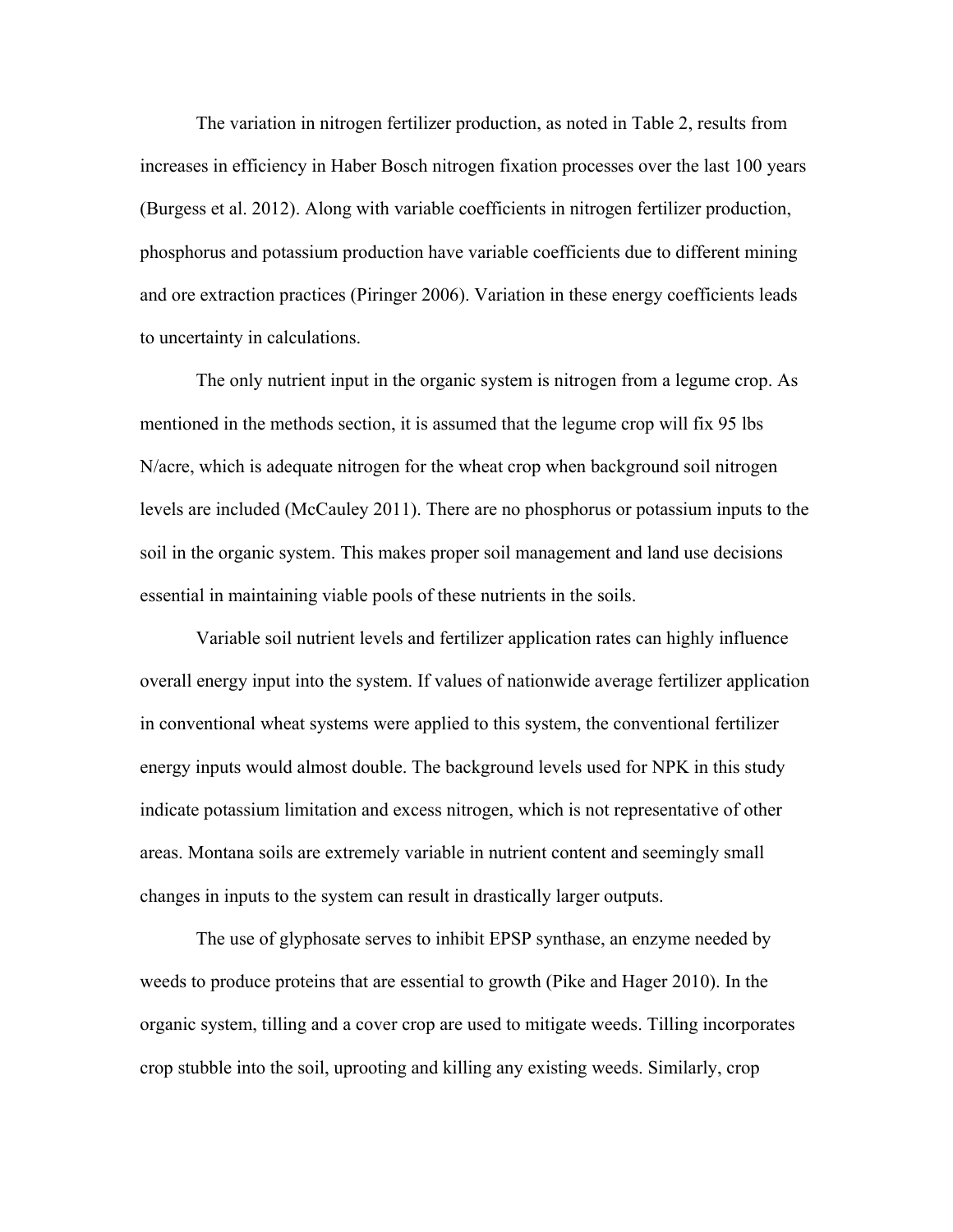rotation disrupts the weed's life cycle (Cavigelli 2000). The extra machinery use associated with these practices makes up roughly 60% of the organic machinery input.

Fuel constitutes a significant energy requirement to the wheat production process. The biggest variation in fuel expenditures between organic and conventional systems is the difference in pest management and fertilizer application. Cultivation for weed control in organic wheat production increases the fuel costs significantly. However, after considering production costs of fertilizers and conventional pest controls, the higher energy cost shifts in favor of organic production. About 72% (80.2 MJ/bushel) of the total energy inputs for organic spring wheat production come from fuel requirements, compared to roughly 32% (37.5 MJ/bushel) for conventional production.

Different from fuel production inputs, transportation inputs do not vary across systems, but still make up a large percentage of total energy inputs. Train transport is 10 times more energy efficient than truck transport (Vanek and Morlock, 2000). In some situations outdated infrastructure may limit train use, but if train transport is available, it should be used over trucks due to its greater energy efficiency. Wheat transportation methods are often not the farmer's decision due to geographic and infrastructure constraints.

This study indicates that that the organic system of raising wheat is less energy intensive, though more costly per acre as labor is more expensive than chemical agents. However based on current wheat prices as well as input costs, this analysis suggests that organic wheat farming is more profitable per acre than conventional wheat farming. The overall input costs for organic production are more expensive. It should be noted again that the estimated costs for organic production are based on hired custom farming rates.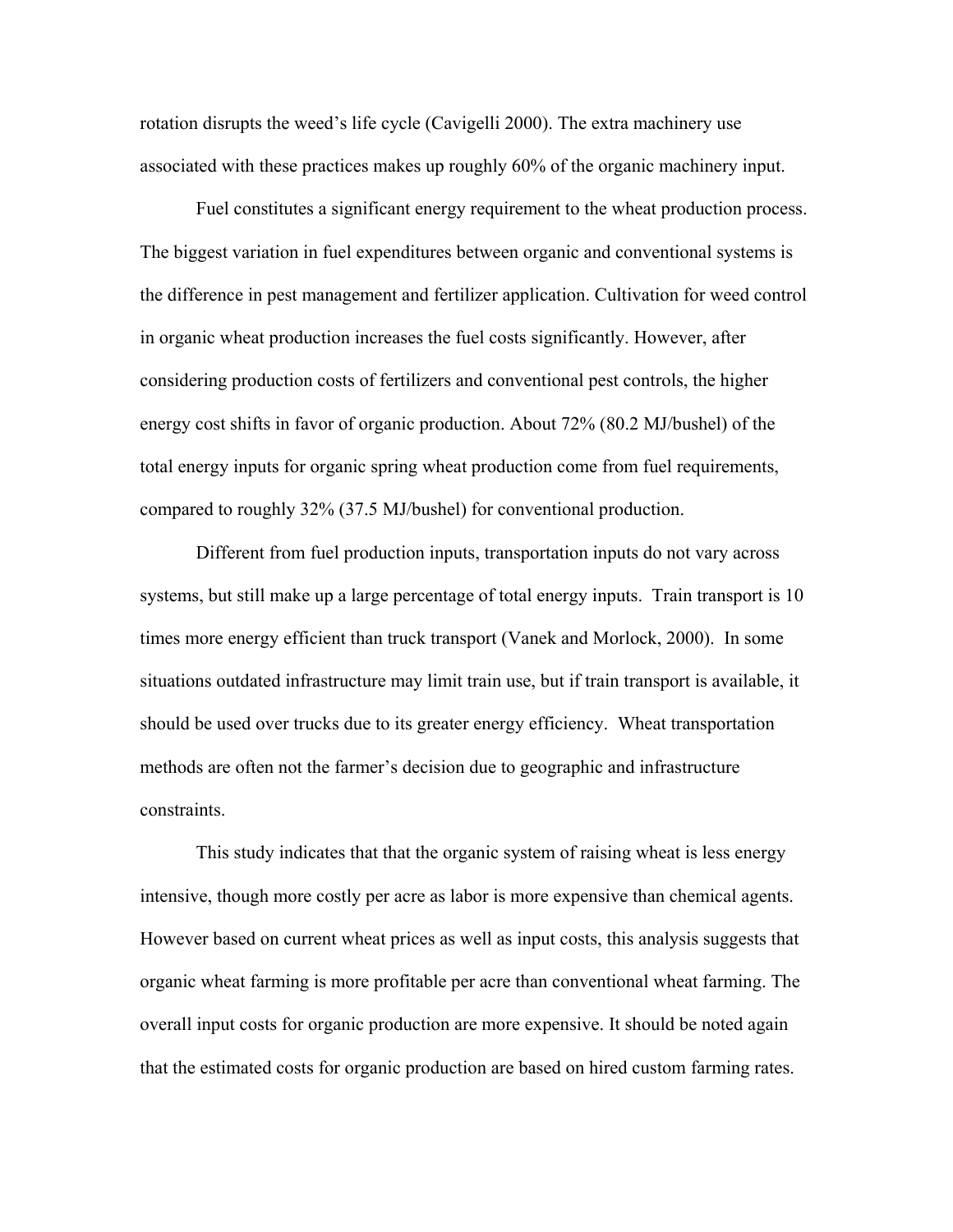The difference between the two input regimes is due to the expense of labor and equipment being more expensive when compared to synthetic chemical inputs. Specifically weed control in organic production is nearly four times that of conventional production because tillage as a means of weed control is a more expensive process than spraying glyphosate (NDSU 2013). Despite the fact that total inputs are more expensive under organic regimes due to the significant difference in wheat prices, the organic system is nearly six times more profitable. As of October 1, 2014 organic wheat was selling for \$18/bu while conventional wheat was listed at \$6.50/bu. Based on labor availability on a given farm, the inputs cost for organic production may be significantly lower if no outside operators are hired to perform custom work.

Due to the parameters set forth in this study, many aspects of production,

 $u_1$ unrelated to energy inputs, may input symplementation of the implementation of the implementation of either  $\alpha$ 

# Mačkić and Ahmetović 2011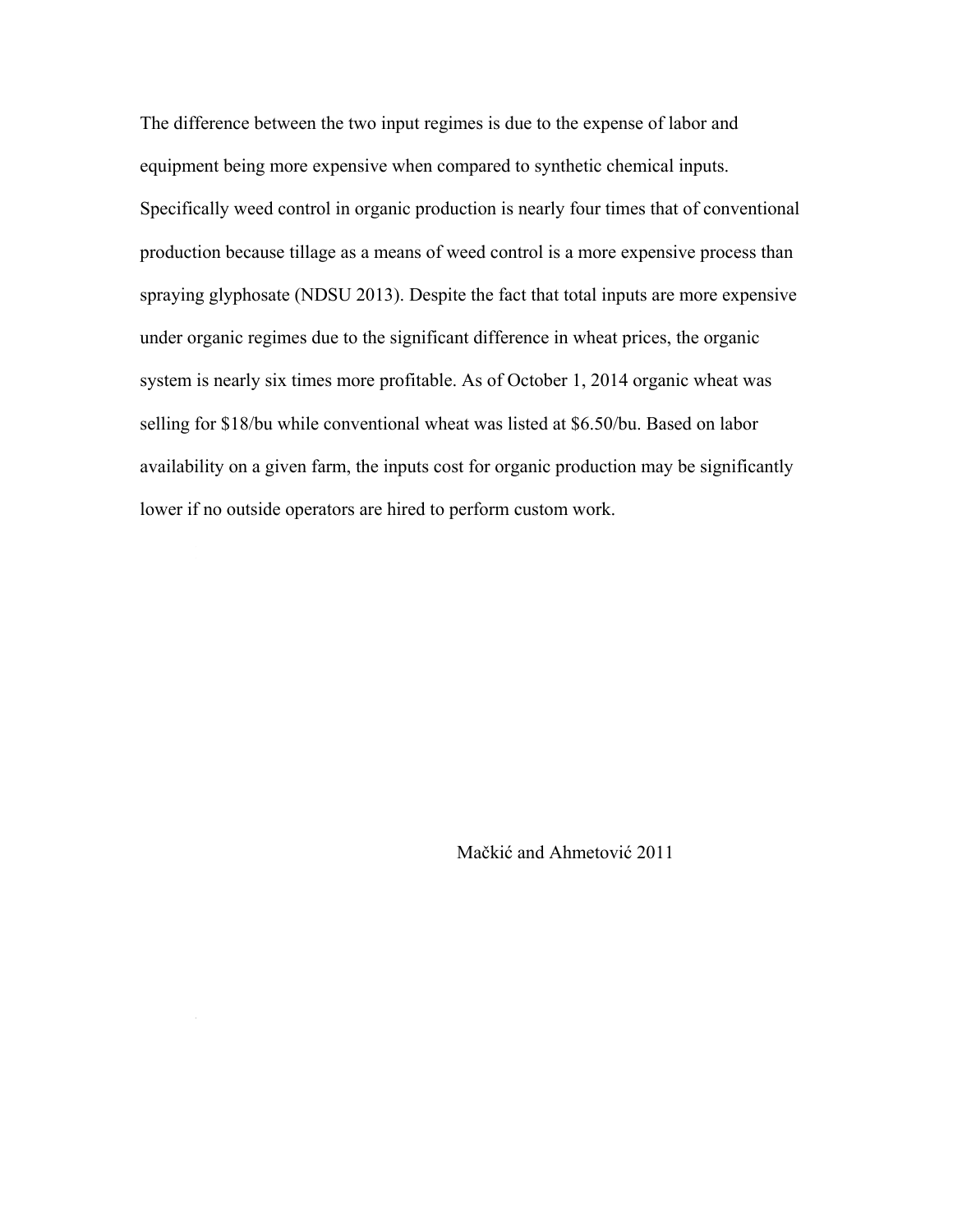organic farming is slightly less energy intensive. The energy required to produce wheat,

either organically or using conventional methods does not definitively favor one system

conventional systems, the price difference between the two production methods appears,

under the parameters of this study, to clearly favor or gain favor or  $\alpha$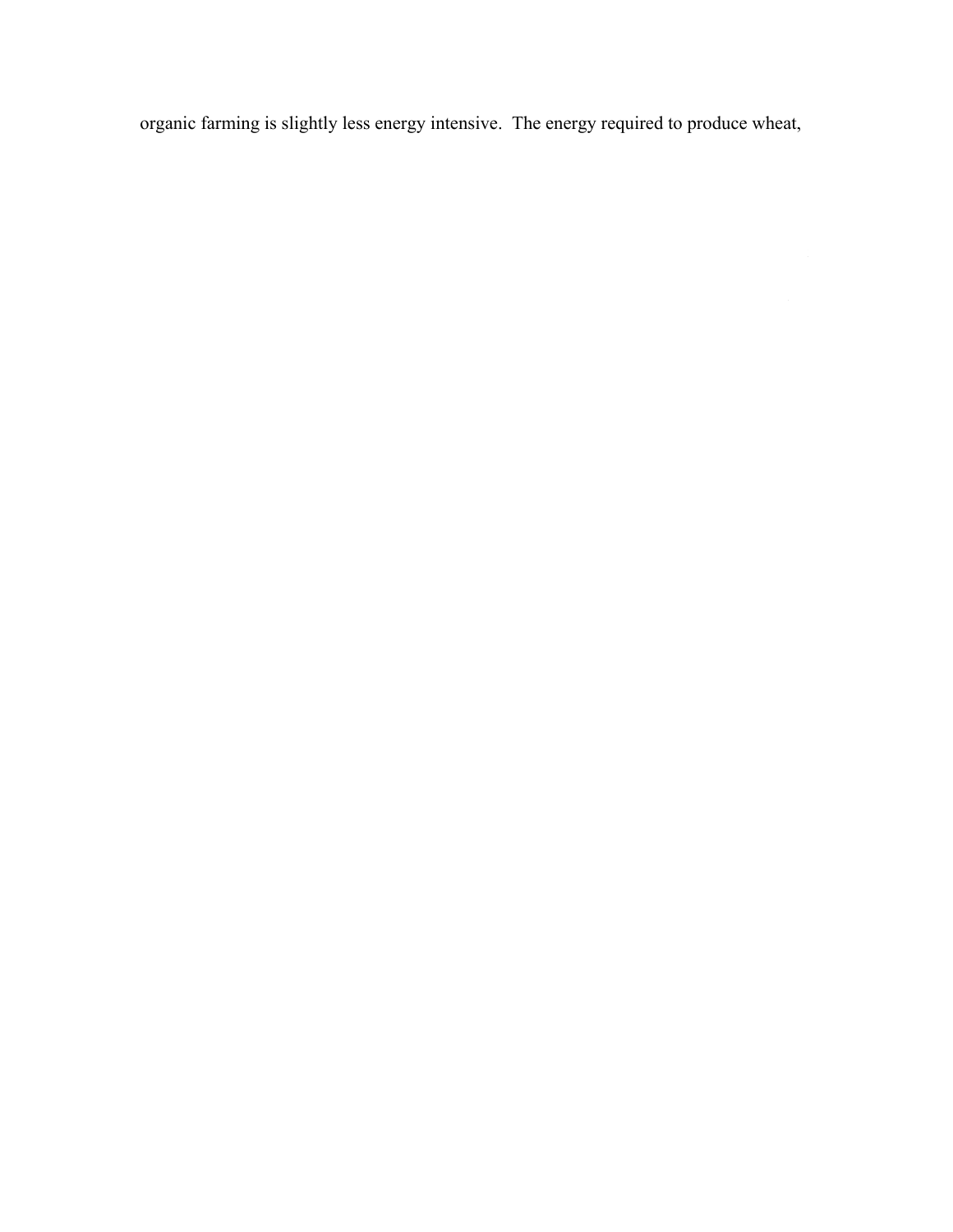## Works Cited

Aakre, D. (2013) Custom Farm Work Rates on North Dakota Farms. by NorthDakota Farming Regions. *NDSU Extension Service*. Retrieved from http://www.ag.ndsu.edu/pubs/agecon/market/ec499.pdf

Agronomy in Montana. (2014) Retrieved fromhttp://www.rmsi.coop/agronomy

- Aller, Lakisha. "National Organic Grain and Feedstuffs Bi-Weekly." *USDA Livestock, Poultry and Grain Market News*. USDA Agriculture Marketing Services, 28 Nov. 2014. Web. 10 Dec. 2014. <http://www.ams.usda.gov/mnreports/lsbnof.pdf>.
- Burgess, M., Miller, P., Jones, C. (2012) Pulse Crops Improve Energy Intensity and Productivity of Cereal Production in Montana, USAJournal of Sustainable Agriculture. Vol. 36, Issue 6,

Cavigelli, Michel. (2000) Organic Cropping Systems to Enhance Ecosystem Services.

- Census of Agriculture. (2012) United States Department of Agriculture, 2012 Census Volume 1, Chapter 1: State Level Data, Montana. http://www.agcensus.usda.gov/Publications/2012/Full\_Report/Volume\_1,\_Chapte r\_1\_State\_Level/Montana/
- Dinkins, C., Jones, C. (2013) Interpretation of Soil Test Reports for Agriculture. Montana State University Extensions.
- Economic Research Service. (2013) United States Department of Agriculture, Wheat, Background, http://www.ers.usda.gov/topics/crops/wheat/background.aspx#. VD39Ghb4KMI
- Gellings, Clark W., and Kelly E. Parmenter. (2004) *"Energy efficiency in fertilizer production and use." Efficient Use and Conservation of Energy, Encyclopedia of Life Support Systems. Eolss Publishers, Oxford, UK. www. eolss. Net*,
- Gittlein, Jonathan. "USDA-CO Dept of Ag Market News Service, Greeley, CO." *USDA-CO Dept of Ag Market News*. USDA Ag Market Services, 9 Dec. 2014. Web. 9 Dec. 2014. <http://www.ams.usda.gov/mnreports/gl\_gr851.txt>.
- Helsel, Zane. (2012) "Energy Use and Efficiency in Pest Control, Including Pesticide Production, Use, and Management Options - EXtension." *Energy Use and Efficiency in Pest Control, Including Pesticide Production, Use, and Management Options* - EXtension. N.p., n.d., Web. 25 Nov. 2014.
- Henderson, A. M.; Gervais, J. A.; Luukinen, B.; Buhl, K.; Stone, D. (2010) Glyphosate Technical Fact Sheet; National Pesticide Information Center, Oregon State University Extension Services.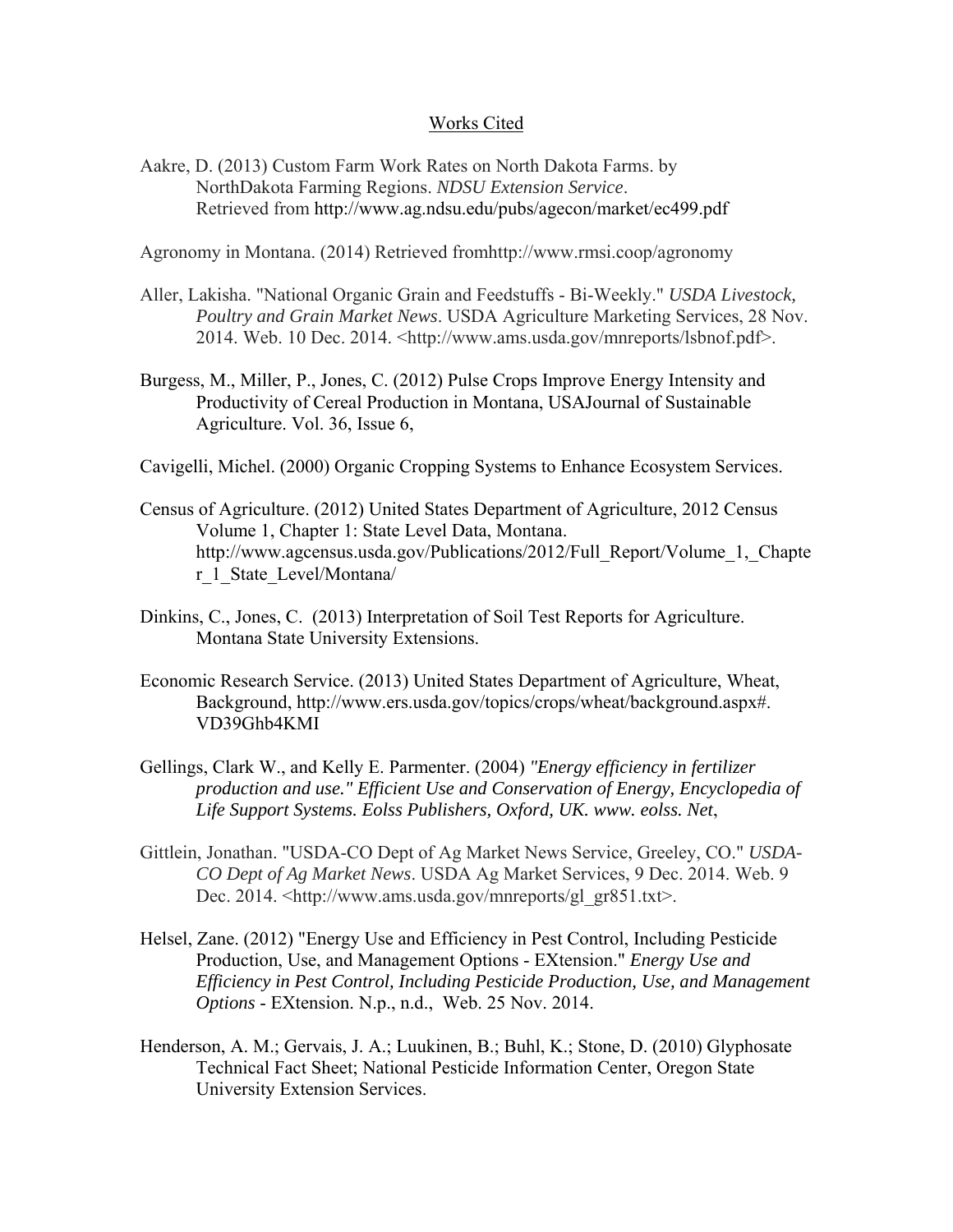- Jacobsen, J., Jackson, G., Jones, C. (2003) *Fertilizer Guidelines for Montana Crops.* Montana Fertilizer Research Extension Program.
- Mačkić, S. and Ahmetović, N., (2011) *Toxicological Profiles of Highly Hazardous Herbicides With Special Reference to Carcinogenicity to Humans*. Herbologia. Vol. 12 No. 2.
- Manual, J. (2014) *Nutrient Pollution*. Environmental Health Perspectives. Vol. 122 Issue 11.
- McCauley, Ann Michelle. (2011) Nitrogen fixation by annual legume green manures in a semi-arid cropping system. Diss. Montana State University-Bozeman, College of Agriculture,.

- NASS (National Agricultural Statistics Service). (2008) Certified Organic Production Survey. United States Department of Agriculture. http://www.agcensus.usda.gov/Publications/2007/Online\_Highlights/Organics/org anics\_1\_07.pdf
- NASS (National Agricultural Statistics Service). (2011) United States Department of Agriculture. Spring Wheat Acreage, Yield, and Production by Counties and Districts. http://www.nass.usda.gov/Statistics\_by\_State/Montana/Publications/Annual\_Stati stical\_Bulletin/2012/CoEstSW11.pdf
- NASS (National Agricultural Statistics Service). (2012) 2011 Certified Organic Production Survey. United States Department of Agriculture. pg. 108 http://usda.mannlib.cornell.edu/usda/current/OrganicProduction/OrganicProductio n-10-04-2012.pd
- National Association of Wheat Growers. Fast Facts. Wheat Info. http://www.wheatworld.org/wheat-info/fast-facts/

National Nutrient Database for Standard Reference. Agricultural Research Service. United States Department of Agriculture. Wheat, hard red spring. http://ndb.nal.usda.gov/ndb/foods/show/6481?fg=&man=&lfacet=&format=Full &count=&max=25&offset=&sort=&qlookup=red+wheat